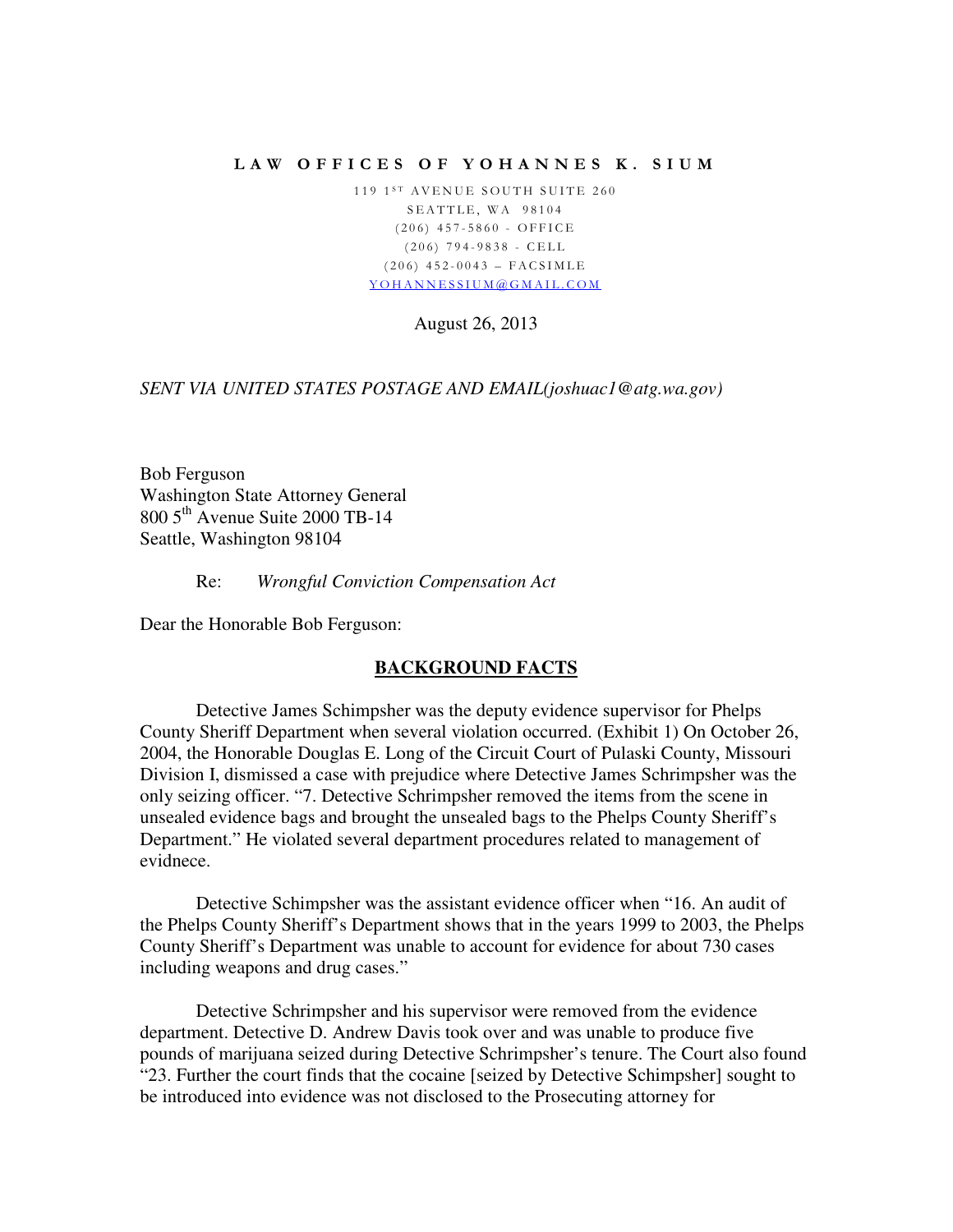approximately 45 months after it was allegedly found in the defendants [sic] vest pocket, the night before the case was set to be tried to a jury…." Detective Schimpsher was fired from the Phelps County Sheriff Department due to this case. (Exhibit 2) Detective Schrimpsher was also sued at least twice for excessive force while at the Phelps County Sheriff's Department.

 Mr. Schrimpsher was hired by King County Sheriff Transit Department as a deputy officer. On November 7, 2006, Deputy Schrimpsher claims he was at a Metro bus stop<sup>1</sup> in the University District and watched a three-party drug deal. Deputy Schimpsher claimed he chased two of the three parties in the drug deal, but was unable to apprehend them. Several moments later, Deputy Schrimpsher thought he saw the third party in the alleged drug deal. Deputy Schrimpsher approached James Simmons, an African American who "fit the discription," and grabbed him by his arm. Mr. Simmons was making \$90 an hour as an IT Security Compliance Auditor with interim security clearance with the Department of Defense. Deputy Schrimpsher accused him of selling crack cocaine. Deputy Schrimpsher grabbed him and threw him to the ground. Deputy Schrimpsher broke Mr. Simmons' shoulder bone and tased him repeatedly. This caused Mr. Simmons to defecate. Deputy Schrimpsher handcuffed Mr. Simmons tased him again. Deputy Schrimpsher then claims he went back to the place where he originally took Mr. Simmons to the ground and produced two pieces of crack cocaine.

Based on Deputy Schrimpsher's claims, prosecutors charged Mr. Simmons with third degree assault on Deputy Schrimpsher, to which the jury returned a verdict of not guilty, and Violating the Uniform Controlled Substance Act (VUCS) for possessing crack cocaine with the intent to deliver. (Exhibit 3)

On December 27, 2006, Deputy Schrimpsher and his partner detained three men allegedly involved in drug dealing at a Metro stop in the University District. (Exhibit 4) Deputy Schimpsher offered to release one detainee if he helped set up a drug sting by selling their crack to a known drug dealer. A complaint was filed, which led to an internal investigation. Deputy Schrimpsher was found to have fabricated his story by making multiple fraudulent statements. King County Sheriff Sue Rahr, King County wrote a letter to Deputy Schrimpsher on December 4, 2007, stating "I simply do not believe your version of events." On December 14, 2007, based on the investigation and findings of dishonesty, Mr. Schrimpsher was terminated. A case, unrelated to this incident, where Deputy Schrimpsher made an arrest, was dismissed by prosecutors based on Deputy Schimpsher's termination for dishonesty.

Prosecutors did not disclose to the defense Deputy Schrimpsher's termination in Missouri for falsifying evidence, to which he was actively appealing, or the active investigation by the King County Sheriff for dishonesty, despite a timely demand by Mr. Simmons' attorney for all impeachment evidence and exculpatory evidence. (Exhibit 5) This was essential to Mr. Simmons defense. Mr. Simmons refused all plea offers made by the prosecution and at all times maintained that he was 100% innocent. The case was

<sup>&</sup>lt;sup>1</sup> It was later discovered that the address Deputy Schimpsher claimed to have seen the drug deal was not actually a bus stop.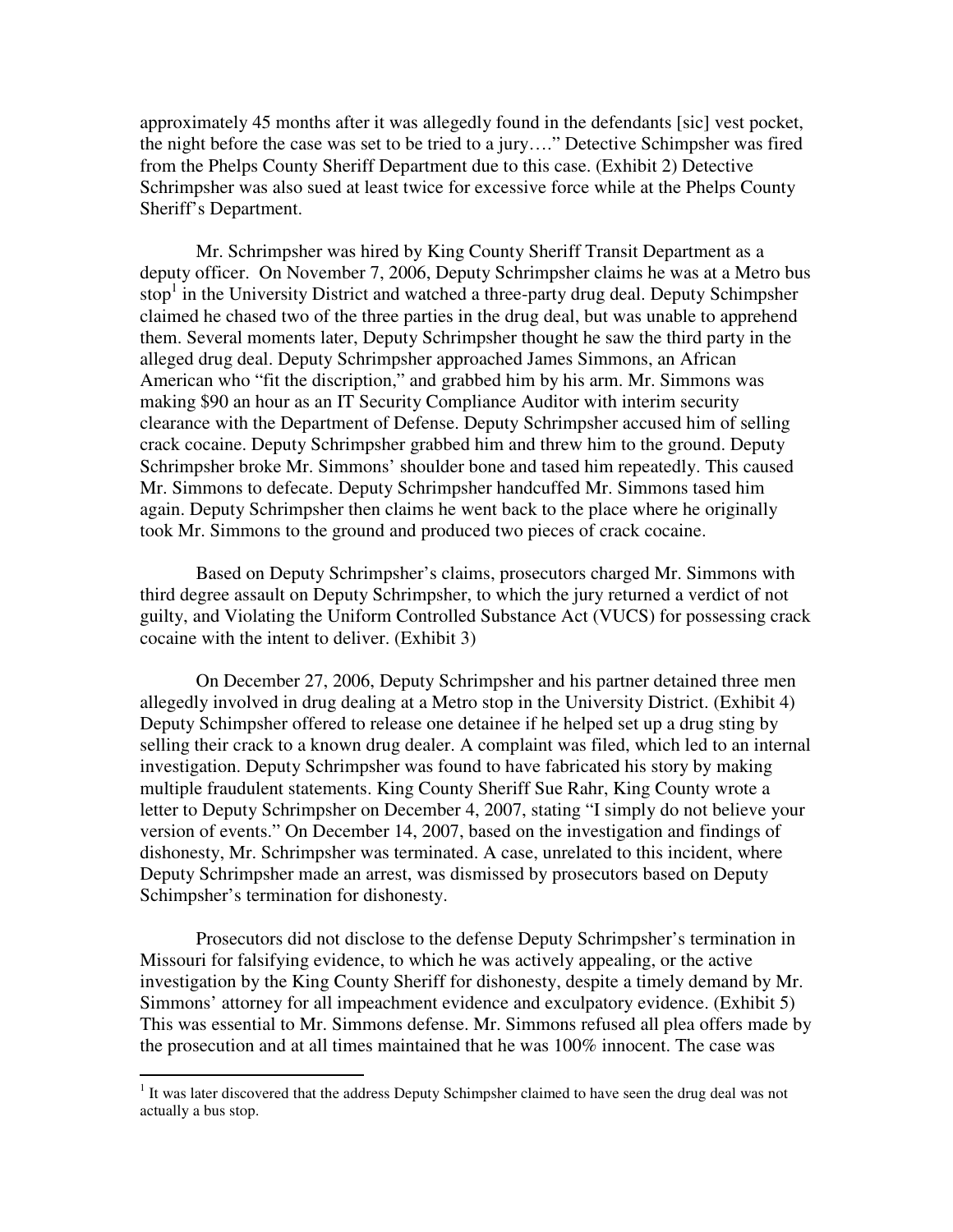tried before a jury. Deputy Schimpsher testified. Based almost exclusively on Deputy Schimpsher's testimony, the jury convicted Mr. Simmons of selling crack cocaine, but found him not guilty of the third degree assault charge. (Exhibit 6)

Mr. Simmons was sentenced to 12 months and 1 day in jail, which he served. (Exhibit 7) He served one and a half years on parole. His supervision was terminated on July 26, 2009. (Exhibit 8)

Mr. Simmons is 63 years old. His friends and family distanced themselves from him due to the drug charge and conviction. (Exhibit 9) After spending a year in prison, Mr. Simmons life was ruined. Mr. Simmons became homeless and depressed. He could not get any job yet alone his previous job as a high paid IT specialist with a felony conviction for dealing crack cocaine nor could he even keep his security clearance.

Mr. Simmons told several attorneys what happened to him. The following attorneys represented Mr. Simmons *pro bono* because they believed him to be innocent and wrongfully convicted: Steven Olson, who is now a City of Seattle Municipal Court Judge, Aaron Pelley, Kristy Stell, Ryan Robertson, and Christopher Morales.

Mr. Simmons moved the court to vacate his conviction and to set his case for new trial. (Exhibit 5) The prosecutor agreed to dismiss the drug charge, vacate the conviction and drop the new trial given the new exculpatory information. (Exhibit 10) The Court signed the Order to dismiss the charges and vacate the conviction.

Mr. Simmons moved to expunge and delete his conviction data. (Exhibit 11) The conviction data was deleted on June 3, 2010. (Exhibit 12)

Mr. Simmons found a lawyer, Mr. Christopher Morales, to file a claim for damages for him but the statute of limitations had run. (Exhibit 2) Mr. Simmons has not been compensated for the violation of his rights. He now lives in a shelter and is doing everything he can to recover.

## **WRONGFUL CONVICATION COMPENSATION ACT**

 The legislature passed the statute unanimously which sought to remedy the following injustice:

> A majority of those wrongly convicted in Washington state have no remedy available under the law for the destruction of their personal lives resulting from errors in our criminal justice system. The legislature intends to provide an avenue for those who have been wrongful convicted in Washington state to redress the lost years of their lives, and help to address the unique challenges faced by the wrongly convicted after exoneration.

(Section 1)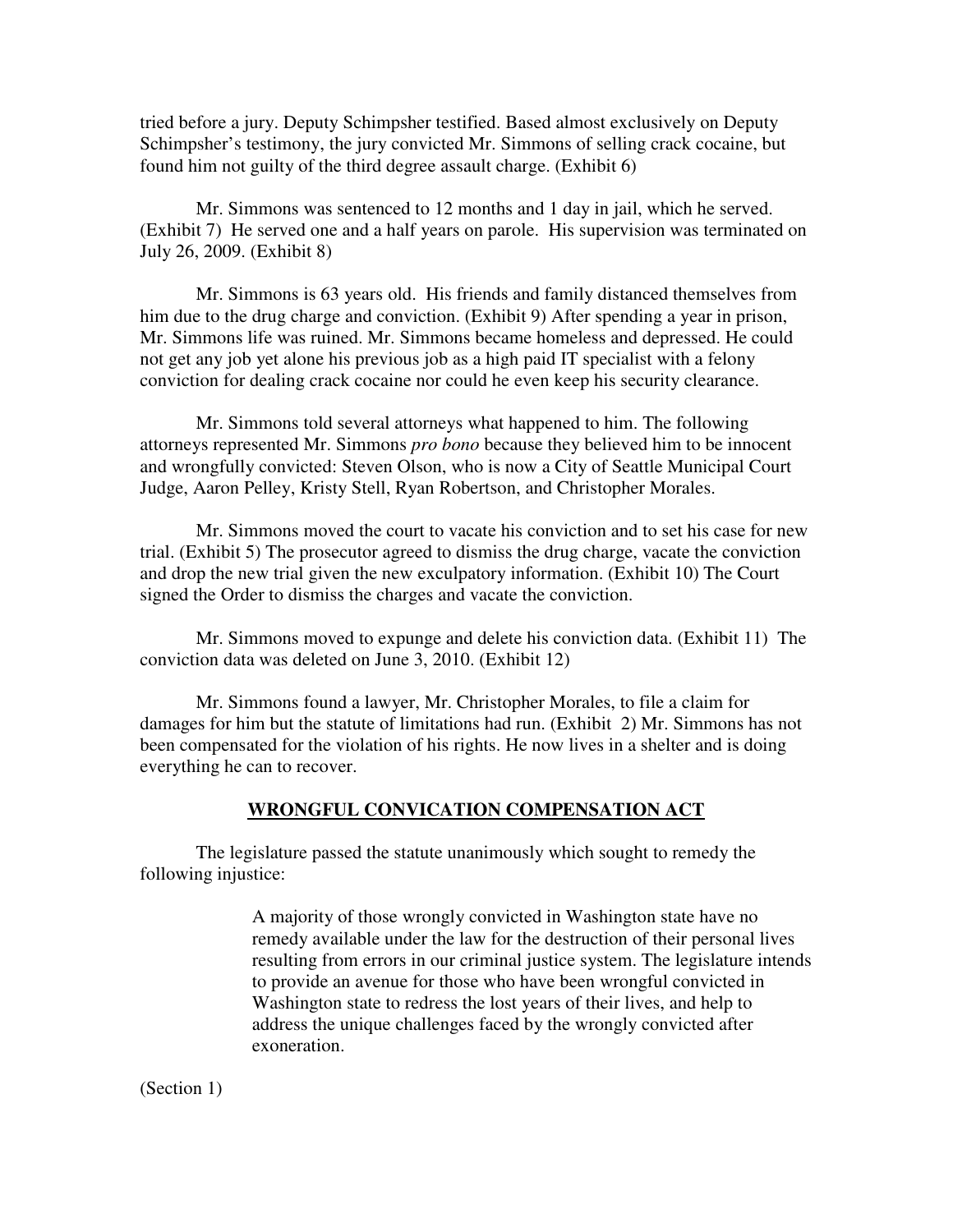This statute was designed for a man like Mr. Simmons. Officer Schrimpsher's false witness and lies have destroyed Mr. Simmons' life, which will never be the same. This is the only avenue for Mr. Simmons to seek justice even if it is just an initial step to alleviate the injustice done and help him rebuild his life.

 Section 4 of the statute lists a number of standards/prongs which must be met to establish a claim under the statute. The first is the following:

> (1)(a) The claimant has been convicted of one or more felonies in superior court and subsequently sentenced to a term of imprisonment, and has served all or part of the sentence.

Here, Mr. Simmons was convicted of one felony, violation of the VUCSA, in superior court, and subsequently sentenced to 12 months and 1 day in jail to which he served his full term.

The next prong of Section 4 of the statute asks:

 $(1)(b)(i)$ The claimant is not currently incarcerated for any offense; and

(ii) During the period of confinement for which the claimant is seeking compensation, the claimant was not serving a term of imprisonment or a concurrent sentence for any crime other than the felony or felonies that are the basis for the claim;

 Mr. Simmons is not currently incarcerated. During his confinement, he was not serving a concurrent sentence.

The next section of Section 4 of the statute states in relevant part:

 $(c)$ …

(ii) The claimant's judgment of conviction was reversed or vacated and the charging document dismissed on the basis of significant new exculpatory information or, if a new trial was ordered pursuant to the presentation of significant new exculpatory information, either the claimant was found not guilty at the new trial or the claimant was not retried and the charging document dismissed; and

 Mr. Simmons filed a motion to vacate his conviction and to set his case for new trial based on the "new exculpatory information." (Exhibit 5) The prosecutor filed a motion to dismiss the conviction, strike the new trial and vacate the conviction because of the newly discovered exculpatory information and in "the interest of justice." (Exhibit 11 at page 7) The Court signed an order stating "The defendant's conviction herein for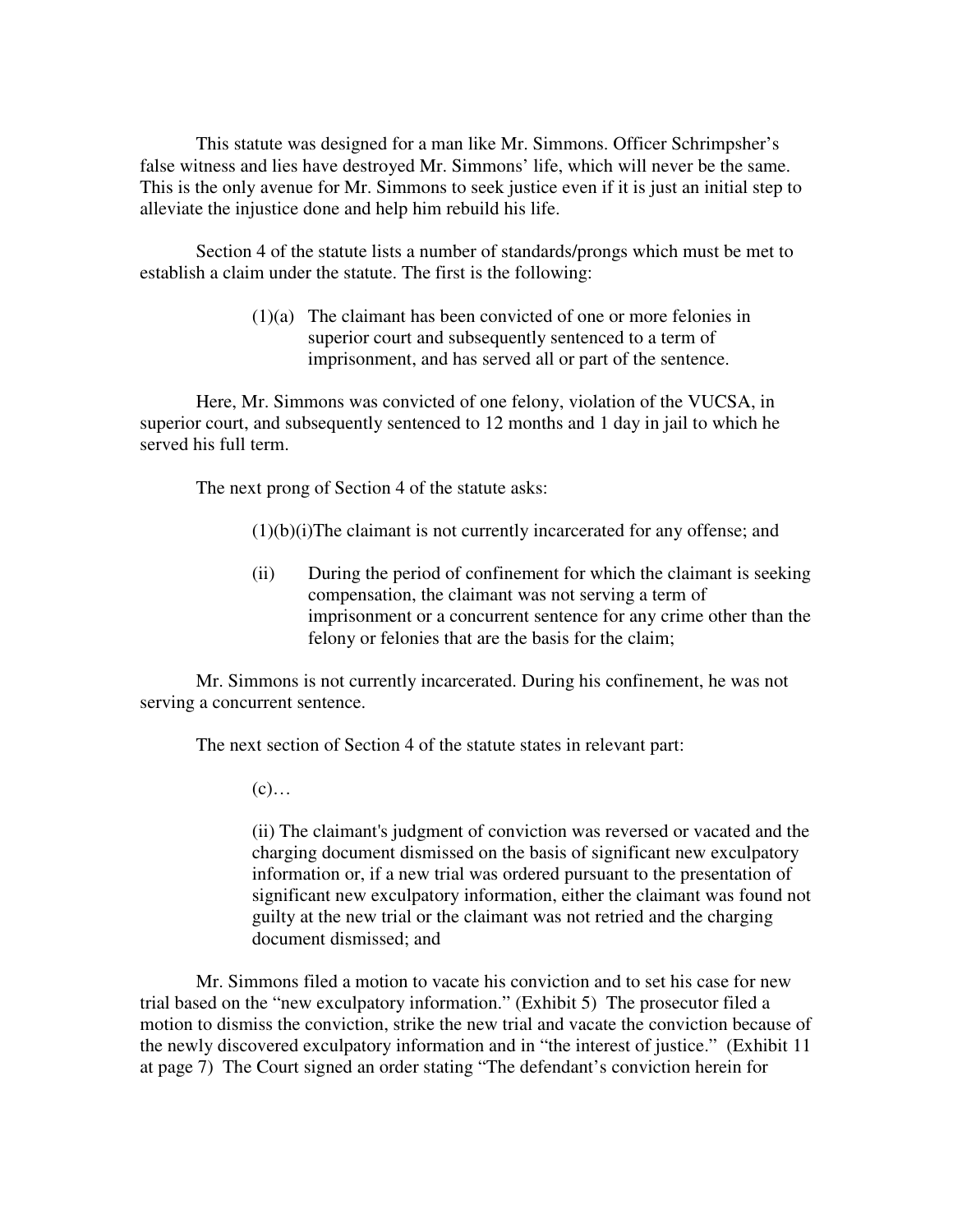VUSCA, Count 1, having been dismissed with prejudice on the motion of the State, is now VACATED." (Exhibit 11 at page 1)

The next clause of Section 4, Subsection  $(1)(d)$ , simply requires that the claim is not time barred per Section 9. Section 9 mandates a claim be brought within 3 years of the pardon or order granting relief. This claim is not time barred by Section 9, because that section allows all claims within three years from the "effective date" of the statute.

The next portion of Section 4, subsection (2), states the following:

(2) In addition to the requirements in subsection (1) of this section, the claimant must state facts in sufficient detail for the finder of fact to determine that:

(a) The claimant did not engage in any illegal conduct alleged in the charging documents; and

(b) The claimant did not commit or suborn perjury, or fabricate evidence to cause or bring about the conviction. A guilty plea to a crime the claimant did not commit, or a confession that is later determined by a court to be false, does not automatically constitute perjury or fabricated evidence under this subsection.

 Mr. Simmons was charged with third degree assault on Officer Schimpsher and possession of crack cocaine with intent to deliver. He was found not guilty of the assault. The charge for VUSCA has been dismissed and vacated based on the exculpatory evidence. Officer Schimpsher grabbed Mr. Simmons while he was walking down the street because he apparently fit the description of a drug dealer, severely beat him, and then falsely accused him of selling crack cocaine to cover the excessive force. Mr. Simmons refused all plea deal offers from the prosecution. He insisted on a trial, to have his day in court. He maintained that he was 100% innocent before, during and after trial. Mr. Simmons did not commit perjury or fabricate evidence.

After Mr. Simmons was found guilty of delivering crack cocaine – based on Officer Schimpsher's false testimony – Mr. Simmons continued to emphatically profess his innocence. Mr. Simmons convinced several lawyers that he was innocent and wrongfully convicted. He convinced the following attorneys to represent him *pro bono*: Steven Olson, who is now a City of Seattle Municipal Court Judge, Aaron Pelley, Kristy Stell, Ryan Robertson and Christopher Morales. Many more lawyers in the legal community and in the media also believe that Mr. Simmons was absolutely innocent and was wrongfully convicted. Five minutes with Mr. Simmons will convince almost anyone.

I remember speaking to Mr. Simmons when he came to my old firm to ask for help, which primarily involved representing clients injured by police misconduct. Mr. Simmons story stuck with me for years due to the sheer injustice, but we could not do anything because the statute of limitations had run. Once the Wrongful Conviction Compensation Act passed, I started to look for Mr. Simmons, only to have another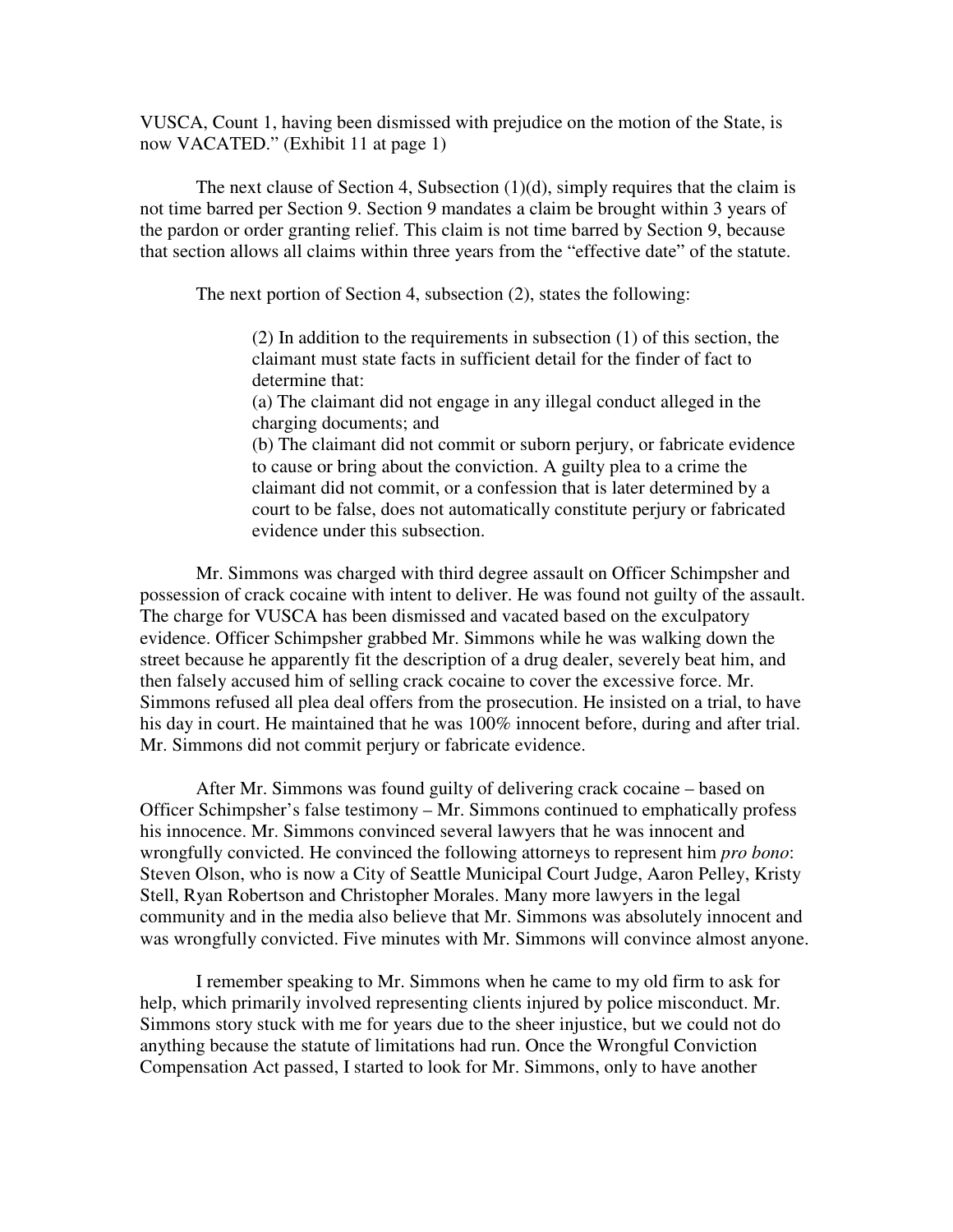lawyer who was in contact with Mr. Simmons approach me and ask me to bring a claim for Mr. Simmons under this statute.

The next provision of Section 4 is subsection 3 which states:

(3) Convictions vacated, overturned, or subject to resentencing pursuant to *In re: Personal Detention of Andress*, 147 Wn.2d 602 (2002) may not serve as the basis for a claim under this chapter unless the claimant otherwise satisfies the qualifying criteria set forth in section 2 of this act and this section.

 The conviction was not vacated per *In re: Personal Detention of Andress*,147 Wn.2d 602 (2002)(holding that assault cannot serve as the predicate felony for second degree felony murder, the court vacated the conviction of second degree murder and remanded the case for further proceedings) Here there was only one conviction dismissed and vacated based on the new exculpatory information. Thus, the conviction was not vacated based on this holding in *Andress*.

The next provision of Section 4 is subsection 4 which states:

(4) The claimant must verify the claim unless he or she is incapacitated, in which case the personal representative or agent filing on behalf of the claimant must verify the claim.

Section  $2(3)(a)$  also allows an authorized agent to file a claim if the party is a nonresident of Washington. The undersigned is his authorized representative. Mr. Simmons can verify the claim.

The next provision of Section 4 is subsection 5 which states:

(5) If the attorney general concedes that the claimant was wrongly convicted, the court must award compensation as provided in section 6 of this act.

 The office of the attorney general is encouraged in the strongest terms to promptly accept Mr. Simmons claim under the Wrongful Conviction Compensation Act. Mr. Simmons meets all of the prongs of the statute to the best of the undersigned understanding. He would be a perfect example to the legal community of how the ends of justice can be met through this Act. It is incumbent upon the attorney general's office to further the will of the legislature by accepting all valid claims in a swift and prompt manner without unnecessarily adversarial proceedings.

Given the fact that this is the first claim to be submitted to the panel and that all sides acknowledge that provisions of the statute are ambiguous (i.e. whether a motion or jury trial must be set), this letter is being submitted to expedite the matter and work through the initial ambiguities in a cooperative manner. If further documentation or